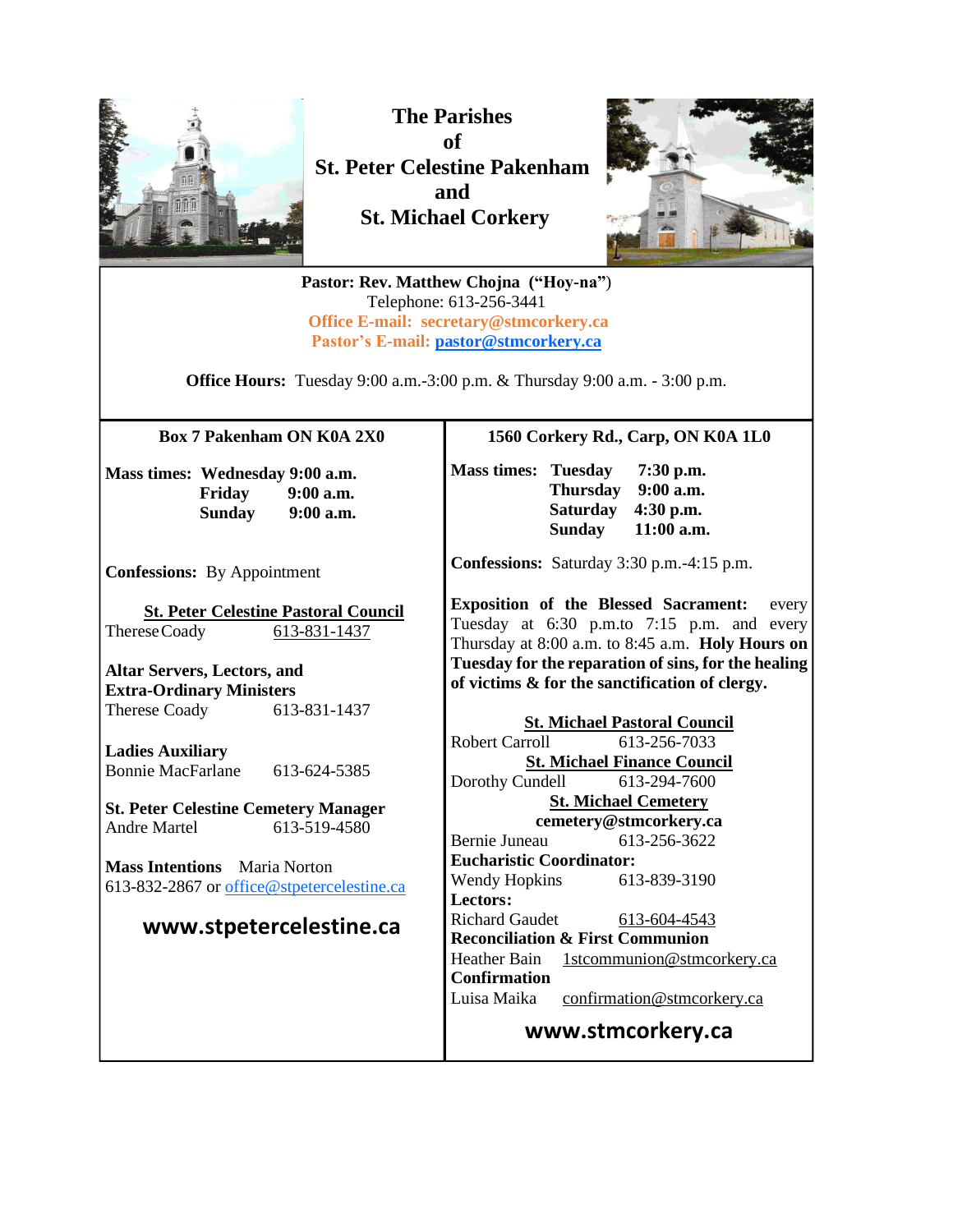| Mass Intentions - St. Michael's Corkery        |                   |                                           |
|------------------------------------------------|-------------------|-------------------------------------------|
| Saturday, June 12                              | $4:30 \text{ pm}$ | + For the Repose of the Soul of Robert    |
|                                                |                   | Hawkins by Leslie and Bernie Juneau       |
| Sunday, June 13                                | $11:00$ am        | + For the Repose of the Soul of Mary      |
|                                                |                   | Carroll by Peter & Kelly Carroll & Family |
| Tuesday, June 15                               | $7:30 \text{ pm}$ | For Father Francis Donnelly               |
| Thursday, June 17                              | $9:00$ am         | + For the deceased Family Members         |
|                                                |                   | by Brenda Hart-Conrad and Walter Conrad   |
| Saturday, June 19                              | 4:30 pm           | + For the Repose of the Soul of Richard   |
|                                                |                   | Morin by the Juneau Family                |
| Sunday, June 20                                | $11:00$ am        | Missa Pro Populo                          |
| Mass Intentions - St. Peter Celestine Pakenham |                   |                                           |
| Sunday, June 13                                | $9:00$ am         | Missa Pro Populo                          |
| Wednesday, June 16                             | $9:00$ am         | Those named in Memoriam and Donors to     |
|                                                |                   | the Building Fund                         |
| Friday, June 18                                | $9:00$ am         |                                           |
| Sunday, June 20                                | $9:00$ am         | + For the Repose of the Souls of Andrew   |
|                                                |                   | and Monica Ryan by Frank & Norma Ryan     |